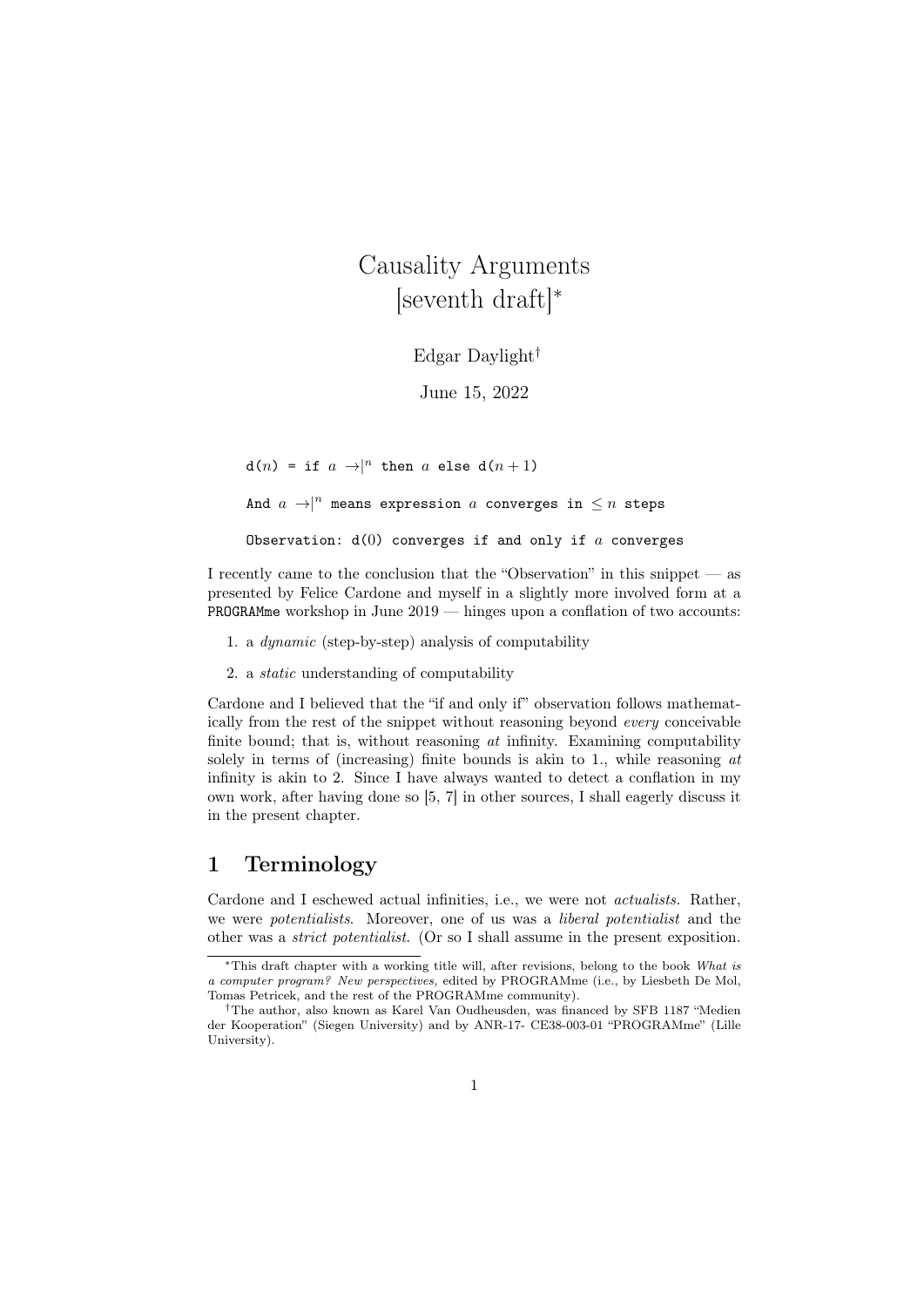In reality, neither Cardone nor I were consistently championing one specific philosophical position.) Abiding by an analysis of Øystein Linnebo and Stewart Shapiro pertaining to first-order logic, a liberal potentialist never takes exception to the Law of the Excluded Middle, meaning that his logic of potential infinity is classical logic [16]. The strict potentialist, in contrast, does expect every truth to be "made true" at some stage (e.g., of the computation at hand). Universal quantification over all natural numbers with classical logic presupposes actual infinity for the strict potentialist, but not for the liberal potentialist [16, p. 184].

These stipulations come from Linnebo & Shapiro's recent analysis in which they conceptually connect the intellectual positions of Aristotle and Plato with, respectively, dynamic terminology and procedures (on the one hand) and static, mathematical truths (on the other hand).<sup>1</sup> Extrapolating to developments in computer science, an *operational* semantics and a *denotational* semantics arguably belong to, respectively, account 1. and account 2. Likewise, an intensionalist perspective and an extensionalist vantage point typically comply with, respectively, the first and the second account. Yet, the weasel words "arguably" and "typically" in the previous sentences (and in the following paragraphs) indicate my reluctance to proclaim any definite mastery of the concepts at hand.<sup>2</sup> Although the various dichotomies mentioned in this chapter overlap each other, they are not *per se* identical to each other.<sup>3</sup>

Finally, I also distinguish between causal and abstract, since this ontological distinction prevails in the philosophical literature on Turing machines. (The Appendix provides key examples.) The word "causal" fits in a stage-by-stage account of a process (cf. 1.), while the word "abstract" typically belongs in a Platonic exposition (cf. 2.). Pivoting on this dualism, two separate realms can now be entertained:

A. The territory of causal computations of the computer scientist in which, at best, potentially-infinitely long computations are permitted. The computer scientist reasons operationally about buildable machinery that can be extended whenever required by an external agent.

**B.** The non-causal map of the computability theorist  $-$  in which completed infinities are welcomed. The theorist examines computations with abstract objects in a Platonic realm of number-theoretic functions.

The A-B divide serves a heuristic role: some historical players fit into this scheme and others less so. To illustrate this point, I briefly sketch a contrast between Martin Davis's 1958 book on computability [4] and the 1993 approach of Robert Constable and Scott Smith [1]. Davis took "computations" to be syntactic and he examined them with abstract objects. Constable & Smith,

<sup>&</sup>lt;sup>1</sup>I will follow their stipulations strictly, meaning that (say) infinitary logics and paraconistent logics lie outside the scope of the present article.

<sup>2</sup> It is, for example, perfectly possible to reason Platonically (i.e., statically, so to speak) about an operational semantics.

<sup>3</sup> I thank Julian Rohrhuber for conveying this insight to me.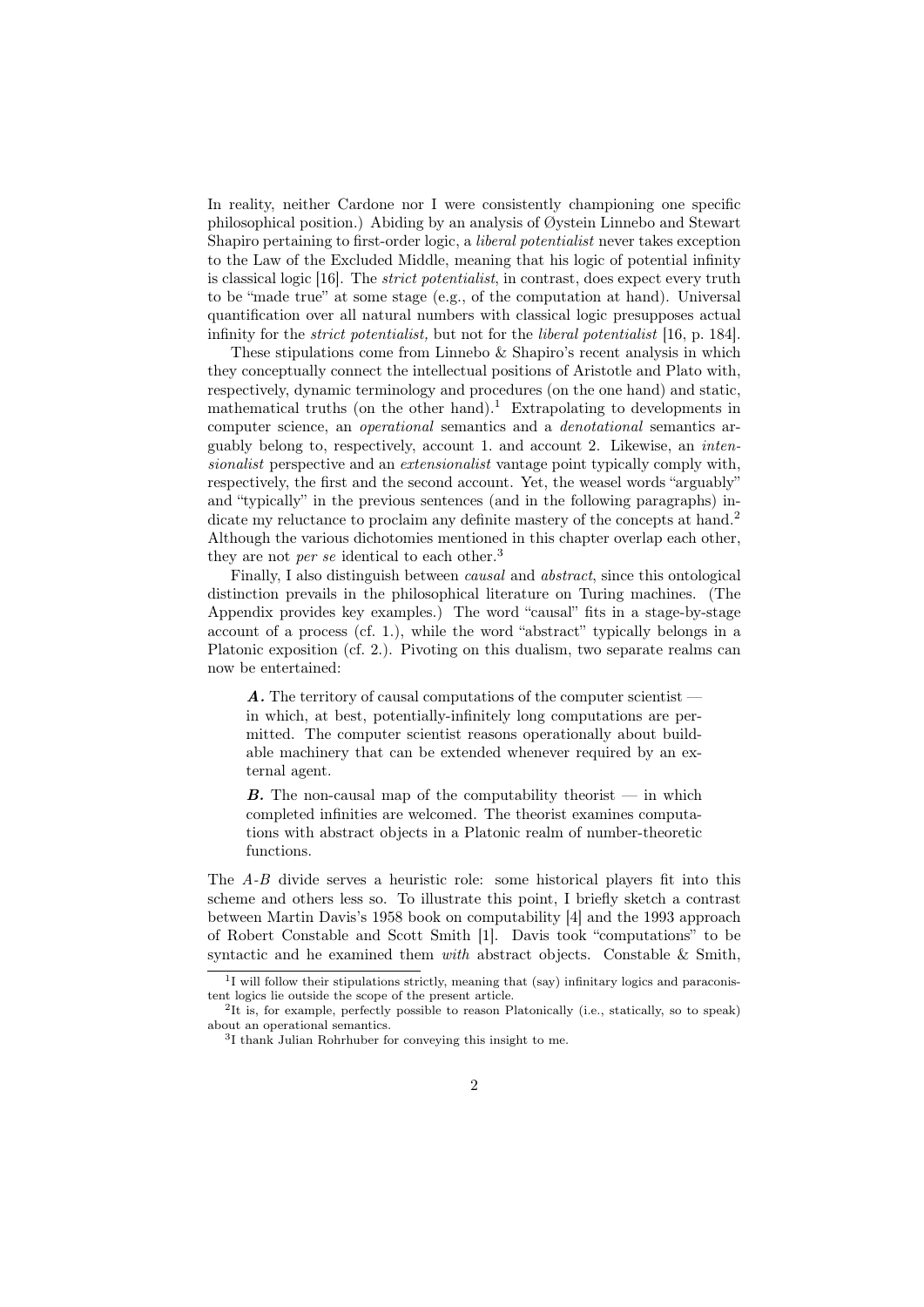however, took a computation *itself* to be abstract, i.e., they examined computations as abstract objects.<sup>4</sup> Placing Davis in realm  $B$  is a bit more natural than placing Constable & Smith in that same realm, although all three authors favored an extensionalist narrative (cf. realm B). Moreover, positioning Davis in realm B would need further explication, because Davis also reasoned, albeit informally, inside realm A. Conceptual complications abound.

The divide between realms  $A$  and  $B$  can be recast as a difference between engineering and pure mathematics.<sup>5</sup> The words "causal computation," used to describe realm A, can be directly or indirectly associated with material devices. In this regard, I mention Carl Petri who took the standard view on Turing machines to be in accord with an outdated Newtonian understanding of the world; that is, he placed Martin Davis's 1958 book inside realm B. Petri took his engineering version of "Turing machines" to belong to realm A and in accordance with modern physics [19]. The tape of his Turing machinery was potentially infinitely long, and a careful reading of his work reveals that he eschewed number theoretic functions, undecidability claims, and the like.

## 2 Historical Reflections

The emerging narrative in my recent writings is, that, several computer scientists have a tendency to conflate the territory of causal computations with the non-causal map of the theorist, wanting to have the best of both worlds: buildable Turing machines subject to undecidability results from pure mathematics.<sup>6</sup> This is a category mistake of the first order, as in my reading Carl Petri [19] and Paul Henry [13] have pointed out before. For example, the notion of undecidability pertaining to digital machinery is only a coherent notion in the formal, non-causal setting of actual infinity, not when reasoning causally with potential infinity. Causal Turing machines — that is, buildable Turing machines — belong to realm  $A$ , which is separated from realm  $B$  of mathematical Turing machines and pure mathematics. Only the latter, mathematical category contains undecidable problems. These thoughts are crisply formulated by Henry:

The machines we have considered here, the combination of the Euclidean straightedge and compasses, Descartes' machine and the Turing machines, have all of them had something to do with the foundations of mathematics. I have insisted upon the fact that those machines have had a theoretical function and that there was no need to materially construct them for them to be operational from that point of view. Furthermore, I said that in reality they cannot

<sup>4</sup>Which is presumably the standard approach in denotational semantics. This reflection, along with others, come from personal correspondence with Felice Cardone.

 $5\text{Or so I shall pretend in this article.}$  (I remain sympathetic to the idea that actual infinities just like imaginary numbers, have a key role to play in engineering.)

<sup>6</sup>The present paragraph borrows largely from one of my articles (currently under peer review).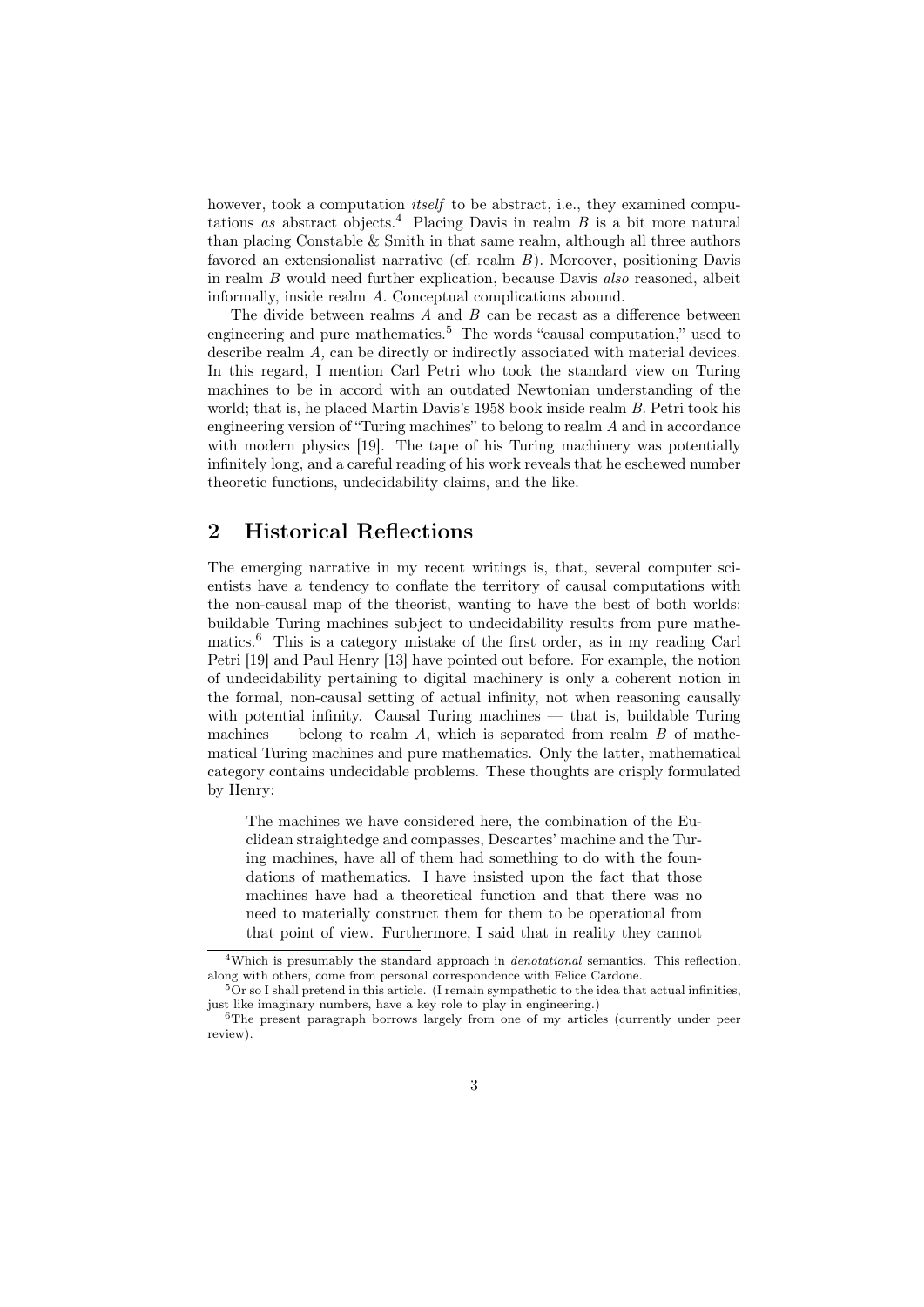be constructed. Now, I can add that it is precisely as "machines impossible to materially construct" that they give rise to impossible problems. [13, p. 121, original quotes, my emphasis]

In contrast to Petri and Henry, many computer scientists do not consistently distinguish between (say) Petri's causal Turing machines and Davis's Platonic Turing machines. Only the latter allow for extensionality, which is, so I shall maintain, a prerequisite for deriving an impossibility result. To be more precise, these computer scientists actually believe that their "potentially infinite" Turing machines suffice in Davis's number-theoretic setting. I present various examples and clarifications below.

At the outset of any discussion pertaining to Turing computability, I assume all parties agree that any Turing machine  $M$  must be able to accept, as input, a suitable encoding of *any* natural number. Hence,  $M$ 's input string can be arbitrary long. Many computer scientists in realm A will insist that some external agent can always extend  $M$ 's tape when required,<sup>7</sup> thereby apparently avoiding the need of an infinitely long tape. The theorist in realm B will, in adherence to recursive function theory, stress that the notion of an 'external agent' is foreign to any formal definition of a Turing machine. An infinitely long tape is a conditio sine qua non for the computability theorist to get the mathematics right.

At this point the computer-science critic might insist that in standard presentations of Turing machines, the machine's tape is assumed to be only potentially infinitely long. At first glance, this claim seems to be persuasive, as also the following words from Linnebo & Shapiro seem to indicate:

The notion of potential infinity is still with us, perhaps in a more subtle form. It is now a commonly held view in linguistics that languages are infinite. Noam Chomsky, for example, once wrote that a grammar projects from a finite corpus to a "set (presumably infinite) of grammatical sentences" (p. 15). It is, we think, more natural to think of a language as potentially infinite. For another example, one of us asked a teacher about the infinite tape of a Turing machine. He was told that we do not have to think of the tape as (actually) infinite. It is enough to live near a tape factory. [16, p. 187]

I shall return to Linnebo & Shapiro's "tape factory" towards the end of this chapter. At second glance, it should be noted that the textbooks of Martin Davis [4], Stephen Kleene [15], John Hopcroft and Jeffrey Ullman [14], Marvin Minsky [17], and David Harel [12] all explicitly refer to an actual infinity. For example, Kleene wrote:

<sup>7</sup>Petri only agreed partially with this reasoning: once the tape becomes too long, one is required to chop the Turing machine into two smaller machines that communicate with each other asynchronously across a network. Furthermore, it is not possible to peruse the global state of the computer network, there is no notion of global time and the like. Newtonian physics is substituted by an Einsteinian Weltanschauung. Hence, reasoning extensionally about the entire network in some Laplacian framework makes no sense either.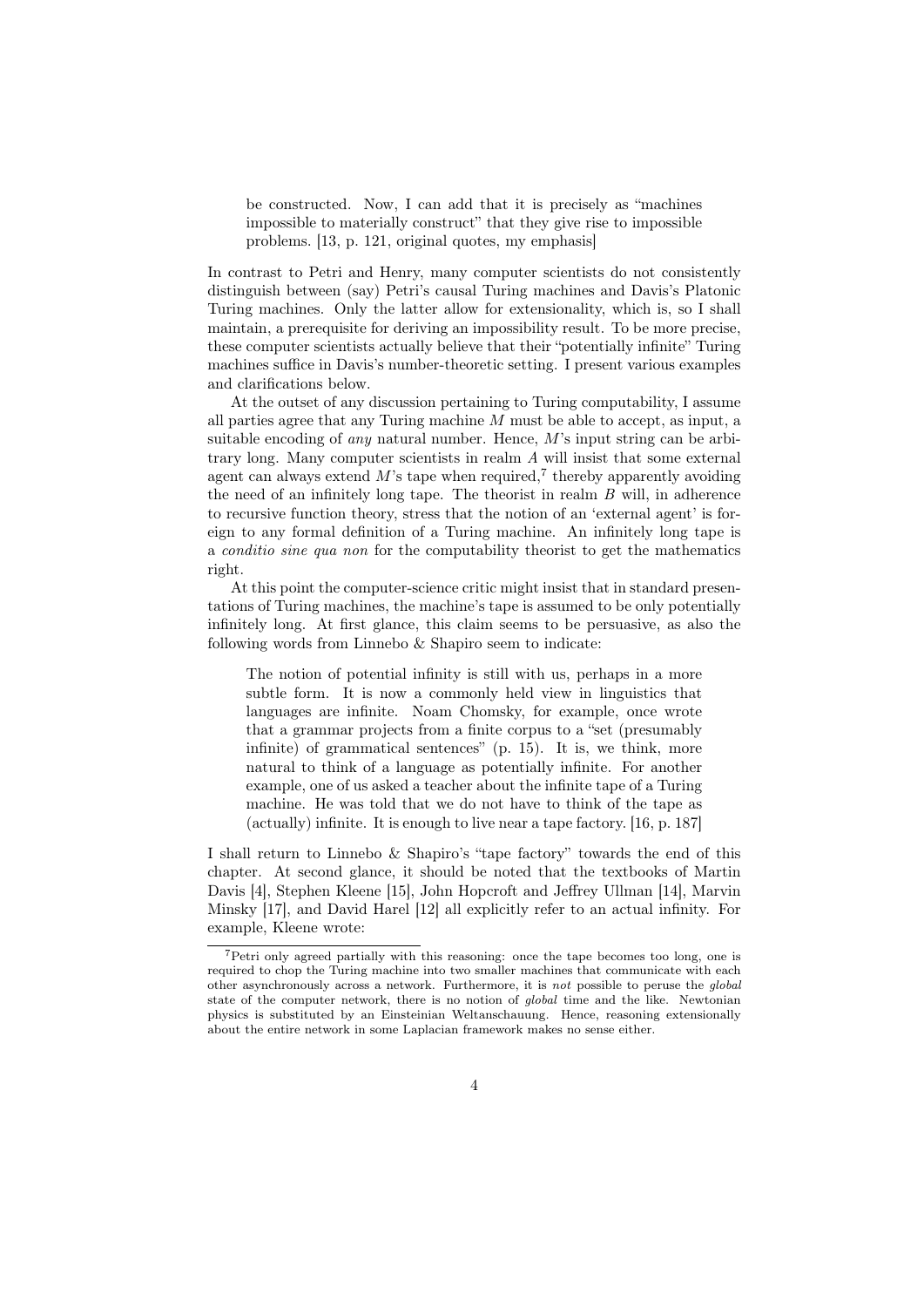To allow for unlimited storage of such information, we consider as separate the machine proper and a peripheral storage facility, which we will take to be an infinite "tape". [15, p. 233]

While potential infinity seems to suffice constructively, the "tape" has to be infinitely long nonetheless. For else Kleene's impossibility proof cannot get off the ground, a proof which is by contradiction and extensional [15, p. 245-246]. Similar observations hold for, say, Davis (1958) and Constable & Smith (1993). In sum: actual infinity and classical logic are salient in these expositions.

The critic continues, however, by remarking that David Hilbert in the 1920s only accepted potential infinities in order to solve the Entscheidungsproblem. Alan Turing in 1936 was thus not allowed to exploit actual infinity. By implication, the critic insists, the tape of a Turing machine is not infinitely long, only potentially so. I briefly respond as follows: Turing showed that, even if one resorts to Hilbert's Platonic realism, even then the Entscheidungsproblem is unsolvable. So it remains unsolvable inside Hilbert's finitistic Program as well.<sup>8</sup> Turing's overall argument was like Georg Cantor's in that both required an actual infinity.<sup>9</sup> I also refer to Guido Gherardi's "Alan Turing and the Foundations of Computable Analysis" [11, p. 397, 407], in which he not only attributes an infinite tape to Turing's 1936 exposition, he also shows how Turing explicitly relied on the law of the excluded middle (classical logic) in a 1937 correction to his 1936 article [24, 25].

The critic persists one last time, by mentioning the writings of Wittgensteinian scholar Juliet Floyd [8, 9]. According to Floyd, the critic remarks, Turing's 1936 reasoning was non-extensional. Specifically, Floyd takes Turing's 1936 diagonal argument to be constructive in nature, akin to Wittgenstein's 1947 eloquent exposition of what a diagonal argument came to mean to him:

Let  $N = F(k, n)$  be the form of the law for the development of decimal fractions.

 $N$  is the *n*th decimal place of the  $k$ <sup>th</sup> development.

The diagonal law then is:  $F'(n) := F(n, n)$ 

To prove that  $F'(n)$  cannot be one of the rules  $F(k, n)$ , assume it is the 100th.

Then the formation rule of  $F'(1)$  runs  $F(1, 1)$ , of  $F'(2)$  runs  $F(2, 2)$ . . . etc.

But the rule for the formation of the 100th place of  $F'(n)$  will run  $F(100, 100)$ ; that is, it tells us only that the hundredth place is supposed to be equal to itself, and so for  $n = 100$  it is not a rule.

<sup>8</sup> I thank Erhard Schüttpelz for sharing this key insight with me in private correspondence in the spring of 2021.

<sup>&</sup>lt;sup>9</sup>To recapitulate: how could Turing prove the *impossibility* of the *Entscheidungsprob*lem by staying inside Hilbert's Program? He couldn't. He had to step out of it and show that even then the Entscheidungsproblem is unsolvable. For broader coverage, see both Alexander Zenkin's 2004 article [27] and a set-theoretical rebuttal of that article: https://www.youtube.com/watch?v=qhZgABFnd0s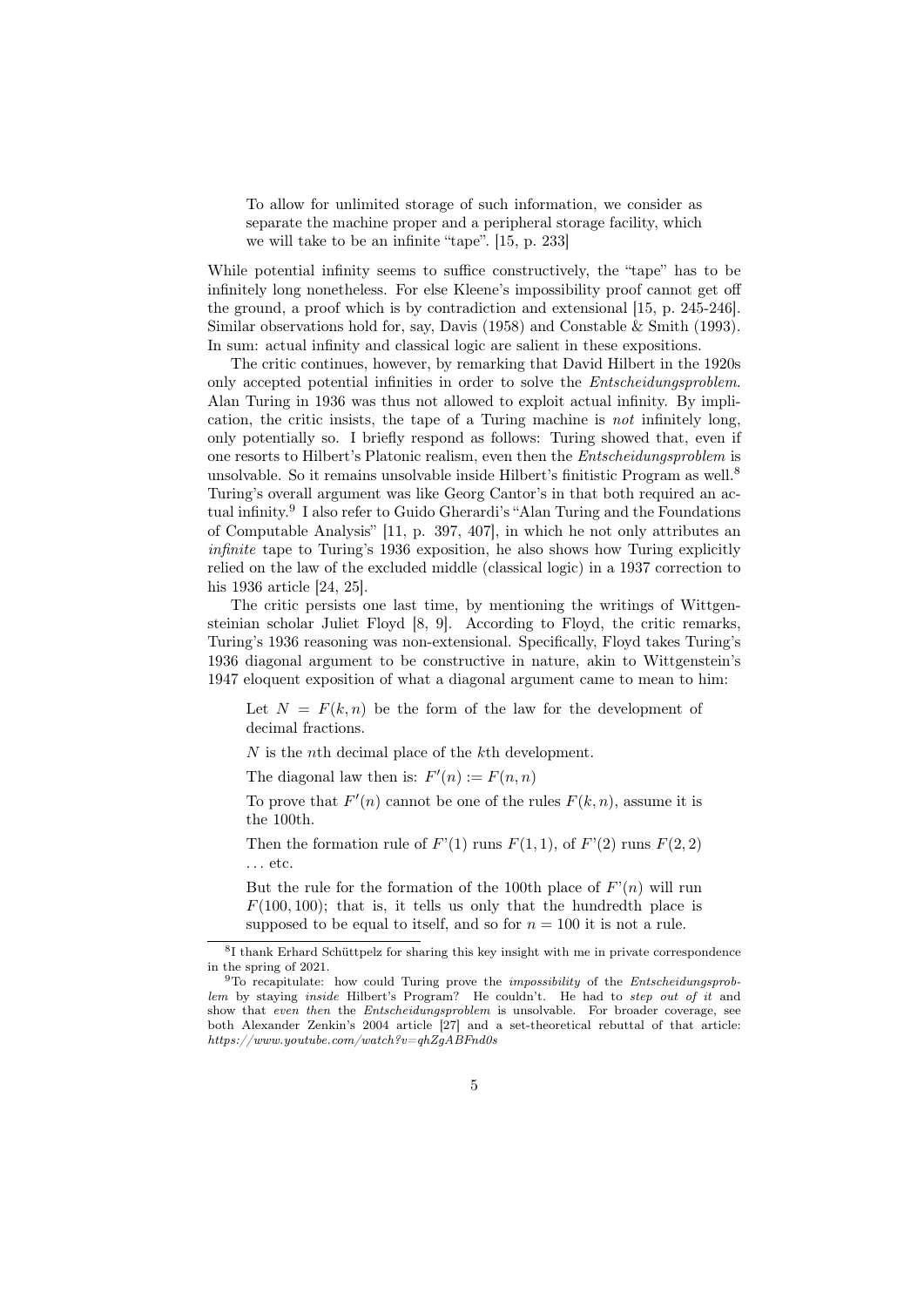The rule of the game runs "Do the same as  $\dots$ " — and in the special case it becomes "Do the same as you are doing".<sup>10</sup>

My response consists of three observations. First, Floyd's writings are illuminating: they allowed me to grasp details in Turing's 1936 paper for the first time. Second, I agree with Floyd and most specialists that Wittgenstein was not a Platonist, but I disagree with her when it comes to Turing. I take Turing to have been an idealist, $^{11}$  which would clarify the observations made above (cf. Turing's infinite tape) as well as other findings conveyed, e.g., by Kjeld Schmidt and Stuart Shanker [22, 23]. The crux, then, is that a diagonal argument as presented above meant something else to Wittgenstein than to Turing in 1936. For the former no actual infinity was in play; but there are no indications to suggest this was also the case for Turing, quite to the contrary. Wittgenstein's interpretation of his diagonal argument hinges on an operational notion of following a rule: a distinction can be made before and after one arrives at, say, the 100th place in the argument above. In a Platonic setting, however, this talk makes no sense: the entire diagonal already exists, extensionally; that is, no distinction is in order between the prescriptive (what the rule dictates) and the descriptive (what the rule has achieved).<sup>12</sup> To recapitulate, Wittgenstein would not have claimed that his diagonal argument had any extensional import. He would therefore have disagreed with Turing, Alonzo Church, Davis, et al. that "there exist" number-theoretic functions (let alone incomputable ones). Third, in her latest book on Wittgenstein, Floyd does remark — and aptly so from my vantage point — that at least part of Turing's 1936 paper is extensional (after all), for else Turing would not have been able to conceptually connect his automatic machines to the number-theoretic functions of Church [10].

As a final response to the critic, I venture to say that most computer science professors, today, teach Cantorian diagonal arguments by reasoning both operationally and extensionally.<sup>13</sup> It should be noted that Davis in 1958 was careful to separate his informal, operational commentary on computability from his formal, extensionalist account. Alas, conflating a step-by-step analysis of computability with a static understanding is precisely what I did myself in 2019, as I shall now clarify.

 $10$ This Wittgensteinian fragment comes from Floyd [8, p. 35-36].

<sup>11</sup>I recently gave a talk on this topic, entitled: "Church's Reception of Turing's 1936 Paper: A Philosophical Angle," at the 6th International Conference on the History and Philosophy of Computing, (ETH Zürich, 2021); extended abstract is available here: https://hapoc2021.sciencesconf.org/resource/page/id/18

 $12$ And it is this Russellian blending of the prescriptive and the descriptive which I have associated with Turing's position, in connection with a 1939 exchange between Turing and Wittgenstein [6]. Although Bertrand Russell tried to change his own ways, he remained a Platonist for years [18].

 $^{13}\mathrm{I}$  question whether such accounts are philosophically admissible, but I do not delve into these matters here.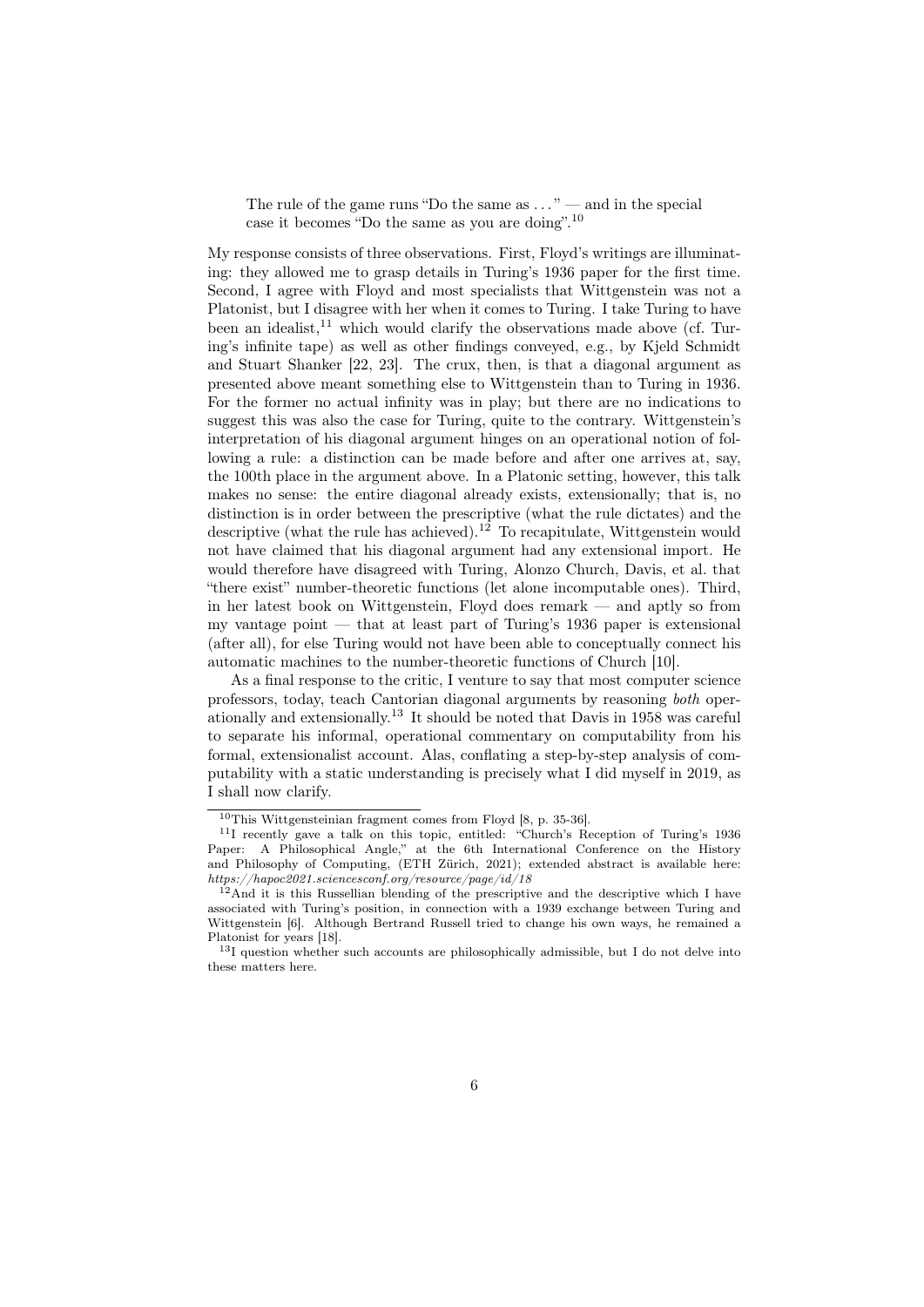## 3 Analyzing the Snippet

Impossibility proofs from Turing (1936), Davis (1958), Kleene (1967), and others hinge on actual infinity and classical logic. Can the same be said of the mathematical snippet provided in the introduction of this chapter? Today I fail to see how that snippet can make any sense without appealing to an actual infinity. Specifically, the snippet's "only if" claim pertains to nontermination (as we shall see) and, thus, expresses the impossibility of termination.

According to all parties involved, the snippet conveys code which is equivalent to that of a specific Turing machine  $M$ , which consists of two tapes:

- Tape 1 is used to evaluate expression  $a$
- Tape 2 is the control tape and stores  $n$ 's current value

In colloquial language, mathematical Turing machine  $M(a)$  takes expression a as input and subsequently computes  $d(0)$ ; that is, M halts with expression a as output or  $M$  fails to halt. Loosely speaking,  $M$  is akin to a universal Turing machine: it evaluates (or simulates) any expression (or machine description) a.

At this point the theorist in realm  $B$  will already insist that machine  $M$ is infinitely large. Since  $any$  expression a should be encodable on Tape 1, and since no notion of 'external agent' is permitted in computability theory proper, it follows that Tape 1 is infinitely long. But, playing the advocate of the computer scientist in realm A, no fundamental reason has been given so far to discount the possibility of concocting an alternative, agent-based account of Turing-machine theory in compliance with the philosophy of the computer scientist. The theorist will have to indicate when and where the computer scientist *literally* appeals to an actual infinity.

The theorist therefore asks the computer scientist to consider the "only if" part  $(\Rightarrow)$  of the "observation" in the original snippet:

d(0) converges  $\Rightarrow$  a converges

How do we prove this implication? Since  $d(n)$  is defined reductionally in terms of a, both the theorist and the computer scientist agree to proceed by perusing the contraposition:

a diverges  $\Rightarrow$  d(0) diverges

As an *actualist*, the theorist has no objection to this move. Computer scientists who are *liberal potentialists* will not object either. But those computer scientists who are *strict potentialists* will complain. According to them, the "only if" part of the "observation" cannot be constructively proved without further givens.<sup>14</sup>

<sup>14</sup>Attempting to do so nonetheless would require a definition of 'functional equivalence' (or of 'simulation') — as in 'one program is functionally equivalent to another' (or as in 'one machine simulates another') — which would require engagement with divergent behavior once again, thereby putting the cart before the horse. See, e.g., Constable & Smith [1, p. 107] for a technical explication of essentially the same issue.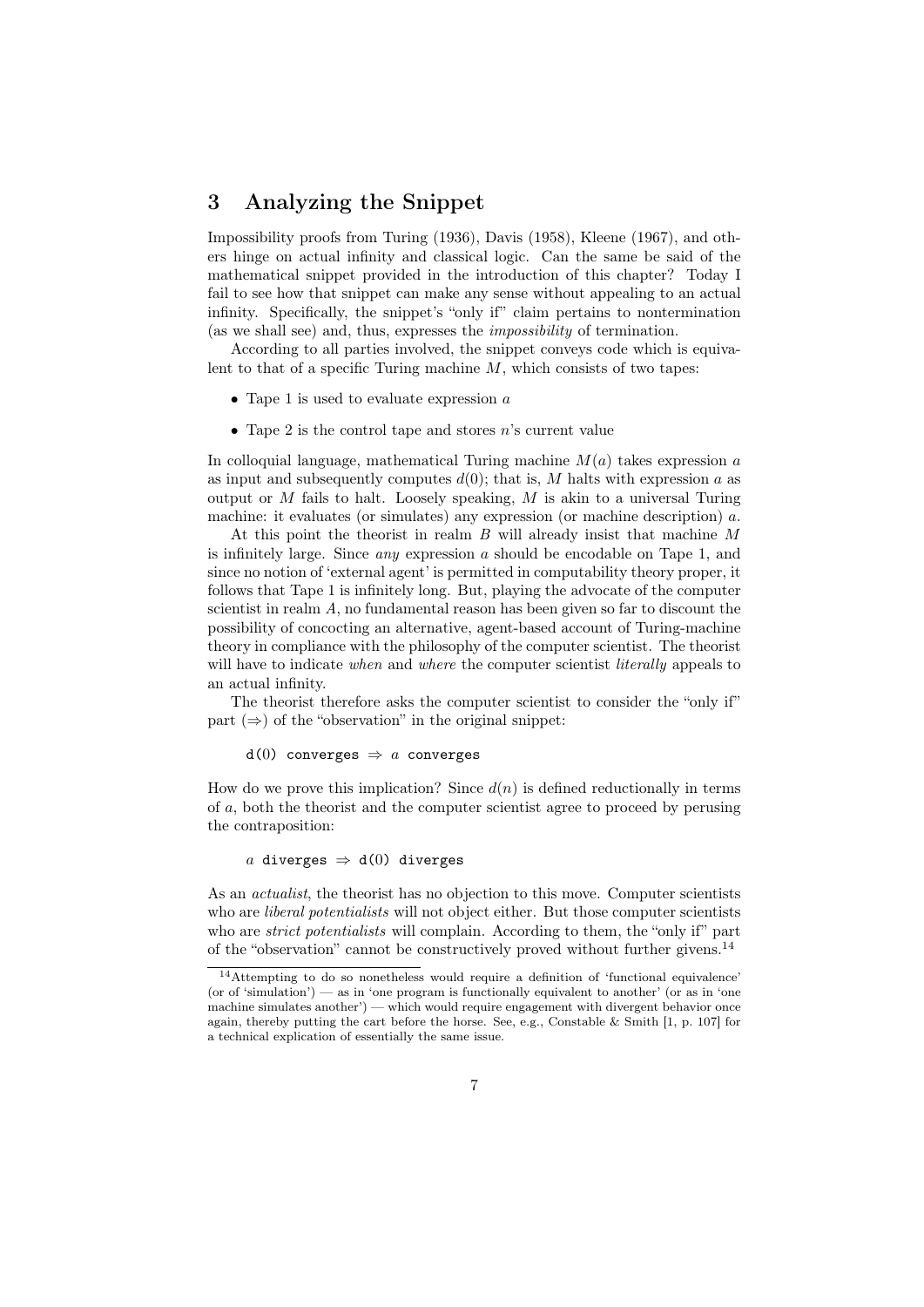We are thus left with the actualist and the liberal potentialist. Now, " $a$ diverges" means, by definition, that for any natural number  $m$ , we have:  $a$  $\rightarrow$ |<sup>m</sup> does not pertain. Similarly, "d(0) diverges" means that for any natural number m, we have:  $d(0) \rightarrow |m|$  does not pertain; that is,  $d(0)$  eventually calls on  $d(m + 1)$ . So, what we do is we take an *arbitrary* value m and prove that  $d(m)$  will call  $d(m + 1)$ , which is easy to prove due to the *if-then-else* construct in the code snippet and our knowledge that  $a \to \infty$  does not pertain, for any m. So far so good for both the actualist (theorist) and the liberal potentialist (computer scientist).

Also, both actors agree to use induction to conclude what they had set out to prove in the first place: that  $d(0)$  will eventually call  $d(n)$  for all natural numbers n. At this point, however, the actualist will remark that Tape  $2$ 's length (which stores each value of n) must definitely be infinite.<sup>15</sup> The potential liberalist immediately counters by appealing, once again, to his 'external agent' who will 'extend' the Tape 2 when needed. This time, however, the actualist has a more refined argument up his sleeve. He will stress that, for the specific a under scrutiny, it is a priori known (to both himself and the computer scientist) that Tape 2 will be extended indefinitely; that is, an actual infinite number of times. (For both actors have jointly proved that  $d(0)$  diverges for the specific a under consideration, and divergence of  $d(0)$  means that each natural number n will be stored on Tape 2 at some point.) So, if the potential liberalist in A sticks to the interventions of his 'external agent,' then the theorist in B can rightfully claim that he has formally specified strictly more information about the computation at hand (by appealing to an infinitely long tape) in comparison to the symbols jotted down on paper by the liberal potentialist. For, the latter lacks the mathematical apparatus to express the full-fledged nature of the computation at hand; instead, he has to appeal in some vague way to some external agent.

To recapitulate, two observations can be made. On the one hand, when a number-theoretic function  $f$  on some argument  $x$  is told to all parties involved that it is undefined — that is,  $f(x) = \perp$  — then this means nontermination for both the actualist and the liberal potentialist. On the other hand, to mathematically stipulate that a particular computation  $-$  i.e., that of  $d(0)$  in our running example — diverges, is to specify that it never halts. And to rigorously jot that insight down, one has to express a property of all natural numbers. The actualist can do that without appealing to some external agent because his tape is infinitely long to begin with. The liberal potentialist who wishes to be equally rigorous on paper, will not only have to formally spell out the details of his external agent, he will have to specify the infinitely many interventions of that agent with regard to the computation at hand. But doing precisely that requires an appeal to a completed infinity after all.

<sup>&</sup>lt;sup>15</sup>The actualist only distinguishes between finite objects and completed infinities; hence, he opts for the latter in the present case study.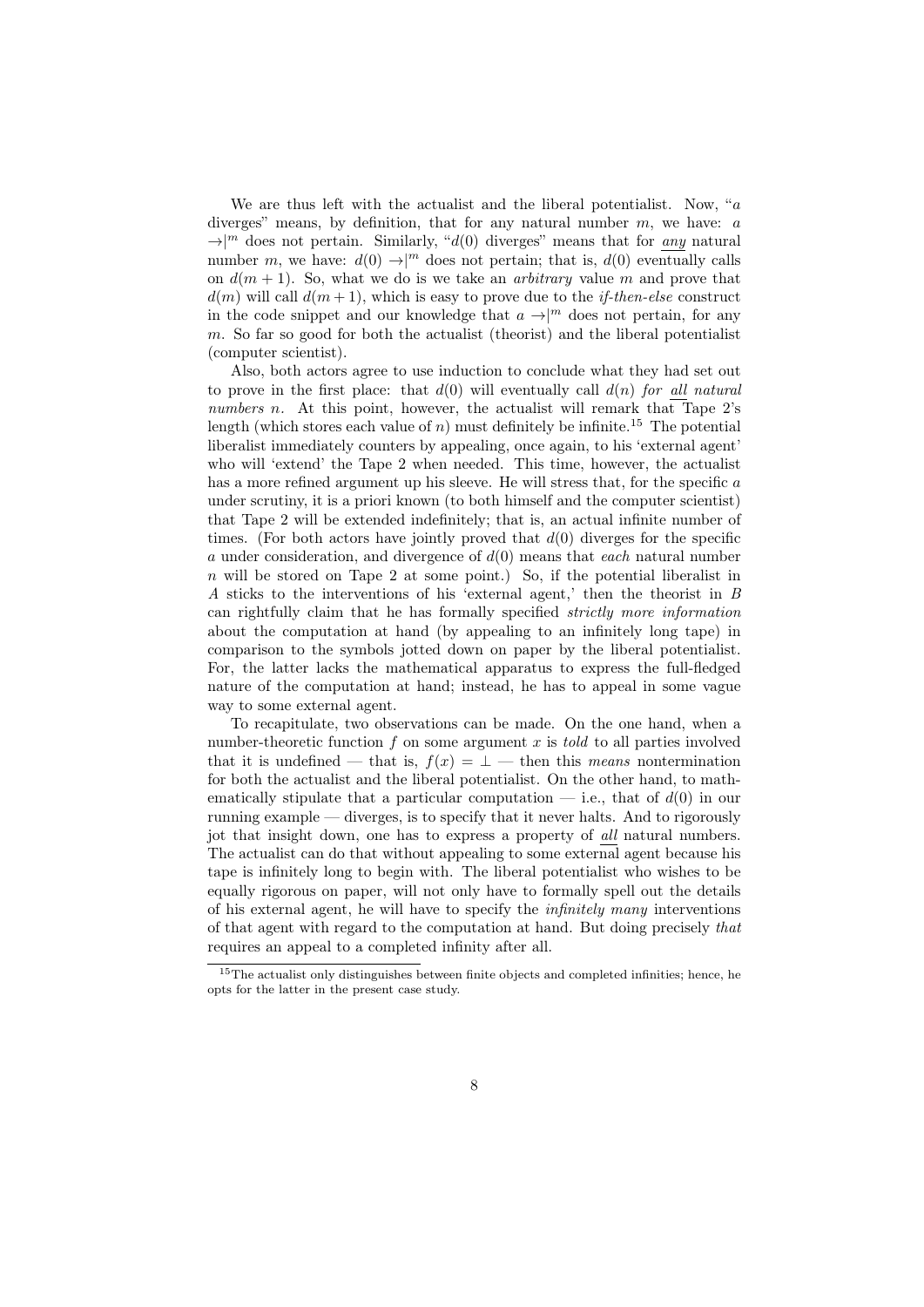## 4 The "Tape Factory"

I have argued that nothing less than a completed infinity will do, in order to get the mathematics of a nonterminating Turing-machine computation correct. Yet, it should be noted that Linnebo & Shapiro side with the liberal potentialist; that is, they champion the notion of an agent (external to the Turing machine's tape) who visits a "tape factory" on a regular basis [16, p. 187]. In my reading, they believe that potential infinity is all that is required in Turing-machine computability theory at large, just like I did in 2019. I now explain why I take such advocacy of liberal potentialism to contradict their own analysis.

Linnebo & Shapiro eloquently convey a distinction between the actualist (on the one hand) and "potentialists of all stripes" (on the other hand) in connection with what is known as the plural comprehension  $(P\text{-Comp})$  scheme.<sup>16</sup> In the context of Turing machines the ordinary unrestricted P-Comp scheme can be formulated thus:

 $\exists c.\, used(c) \rightarrow \exists cc. \forall c.\, [c \prec cc \leftrightarrow used(c)]$ 

A tape cell  $c$  is used if and only if the Turing machine positions its "head" over cell c during the computation at hand. The symbols " $c \prec cc$ " read "c is one of some objects  $cc$ ." Note also that tape region  $cc$  can — but need not — symbolically capture the containment of *infinitely* many cells. (To put it simpistically:  $\exists cc$  has quite another semantics than  $\exists c$ .) The presented scheme conveys the following information:

Provided that there is at least one used tape cell of the computation (which we are investigating extensionally), there is a tape region  $cc$ of cells that comprise all and only the used tape cells.

Since every Turing-machine computation has at least one used tape cell, we can simplify the previous formula and obtain  $\exists cc. \forall c. \ [c \prec cc \leftrightarrow used(c)],$  which conveys, that:

There is a tape region cc of cells that comprise all and only the used tape cells — again, when reasoning extensionally.

To stay faithful to our running example pertaining to  $d(0)$  and its divergent behavior, I define the predicate used (c) as  $true$  — for that is precisely what I, as advocate of the actualist, want to rigorously jot down; cf. the theorist in realm B who distinguishes only between finite objects and completed infinities and, therefore, opts for the latter w.r.t. the case study at hand. In other words, the actualist will endorse the following formula, which symbolically captures a container cc of infinitely many natural numbers:

 $\exists cc. \forall c \in \mathbb{N}. \ [c \prec cc]$ 

 $^{16}{\rm It}$  should be stressed that I am mostly and merely re-applying Linnebo & Shapiro's reasoning in the present context of Turing machines [16, p. 178].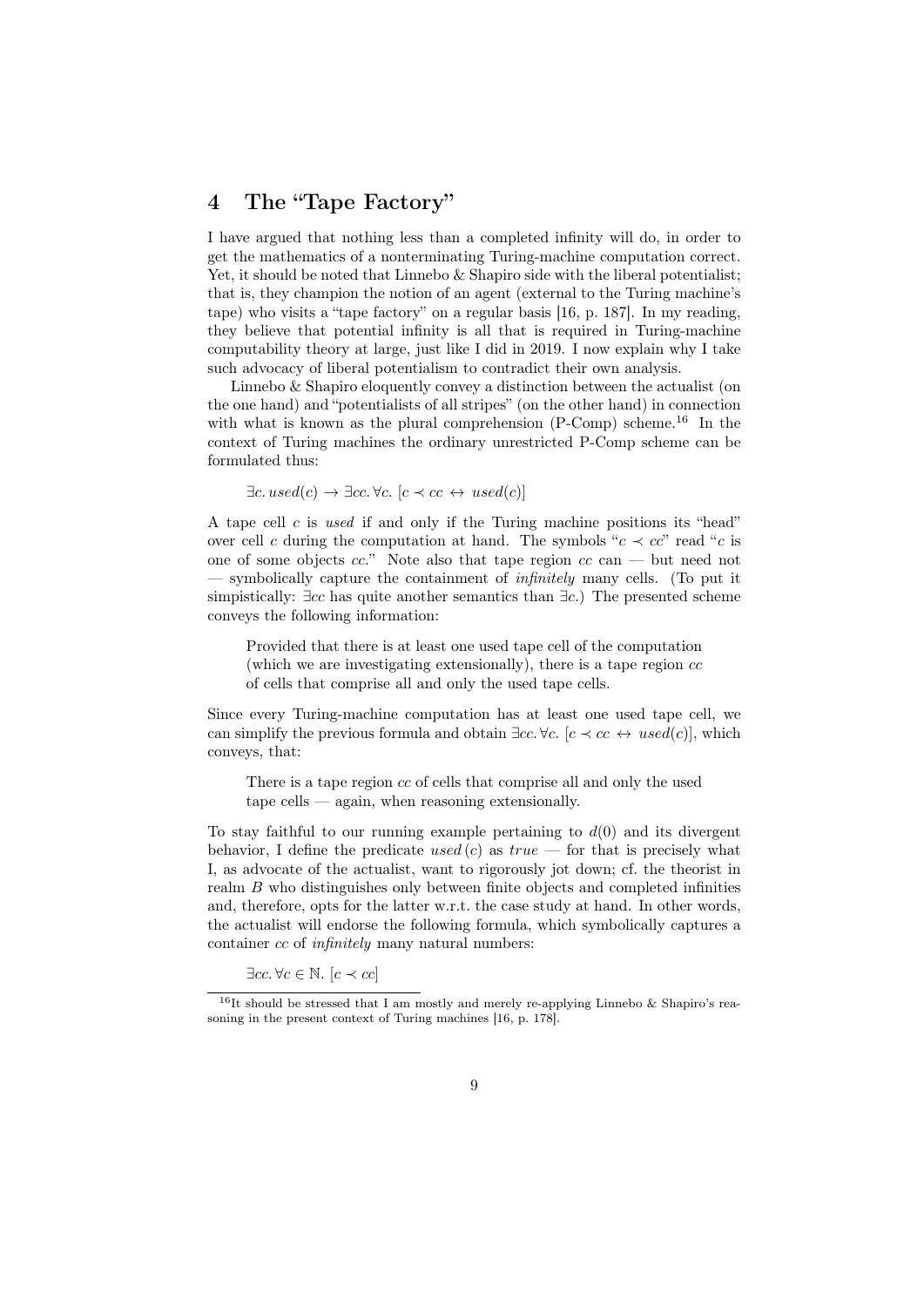The actualist moreover claims that the potentialist cannot convey — symbolically, on paper — the same amount of information without waving his hands to some tape factory.

Coming now to potentialists of all stripes and particularly the liberal potentialist in realm A, I shall follow Linnebo  $\&$  Shapiro's line of reasoning [16, p. 178] and conclude that, indeed, he does not — in fact, he cannot — accept the P-Comp scheme, thereby vindicating the actualist's claim.

The liberal potentialist accepts a formula in classical logic when its modal translation into a well-specified modal logic (as detailed in the paper by Linnebo & Shapiro) holds true. Specifically, a necessary condition for the potentialist to accept the previous formula (in classical logic) is that the following formula (in modal logic) is true:

 $\Diamond \exists cc. \Box \forall c. [c \prec cc]$ 

Informally, this modal predicate states that:

It is possible for there to be some tape region  $cc$  — at some finite stage of Turing-machine computation, for we are now reasoning intensionally (step-by-step) — which *necessarily* comprises all and only the used tape cells.

But this statement is clearly false in our running example. If the modal formula holds true, then there should be a finite collection cc of tape cells which the diverging computation  $d(0)$  uses and only uses. This is clearly not the case (for all parties involved). So here we have, to quote Linnebo & Shapiro, "a clear logical difference between actualism, on the one hand, and the two forms of potentialism, on the other" [16, p. 178] and, in my reading, it is precisely the discrepancy discussed informally in the previous section.

To recapitulate, the P-Comp scheme is acceptable to the actualist (realm  $B$ ), but not to the liberal potentialist (realm  $A$ ). The conclusion is that the actualist can formally express strictly more properties of Turing-machine computability than the potentialist. Specifically, diverging behavior is no obstacle to the actualist but it is to the liberal potentialist, provided my readership accepts the analysis of Linnebo & Shapiro. That analysis, however, was construed independently of the present discussion and by two scholars who favor(ed) potential infinity in the land of Turing machines to begin with.

#### References

- [1] R.L. Constable and S.F. Smith. Computational foundations of basic recursive function theory. Theoretical Computer Science, 121:89–112, 1993.
- [2] B.J. Copeland and O. Shagrir. Do accelerating Turing machines compute the uncomputable? 21(2), 2011.
- [3] A.E. Curtis-Trudel. Why do we need a theory of implementation? 2020. Forthcoming in BJPS.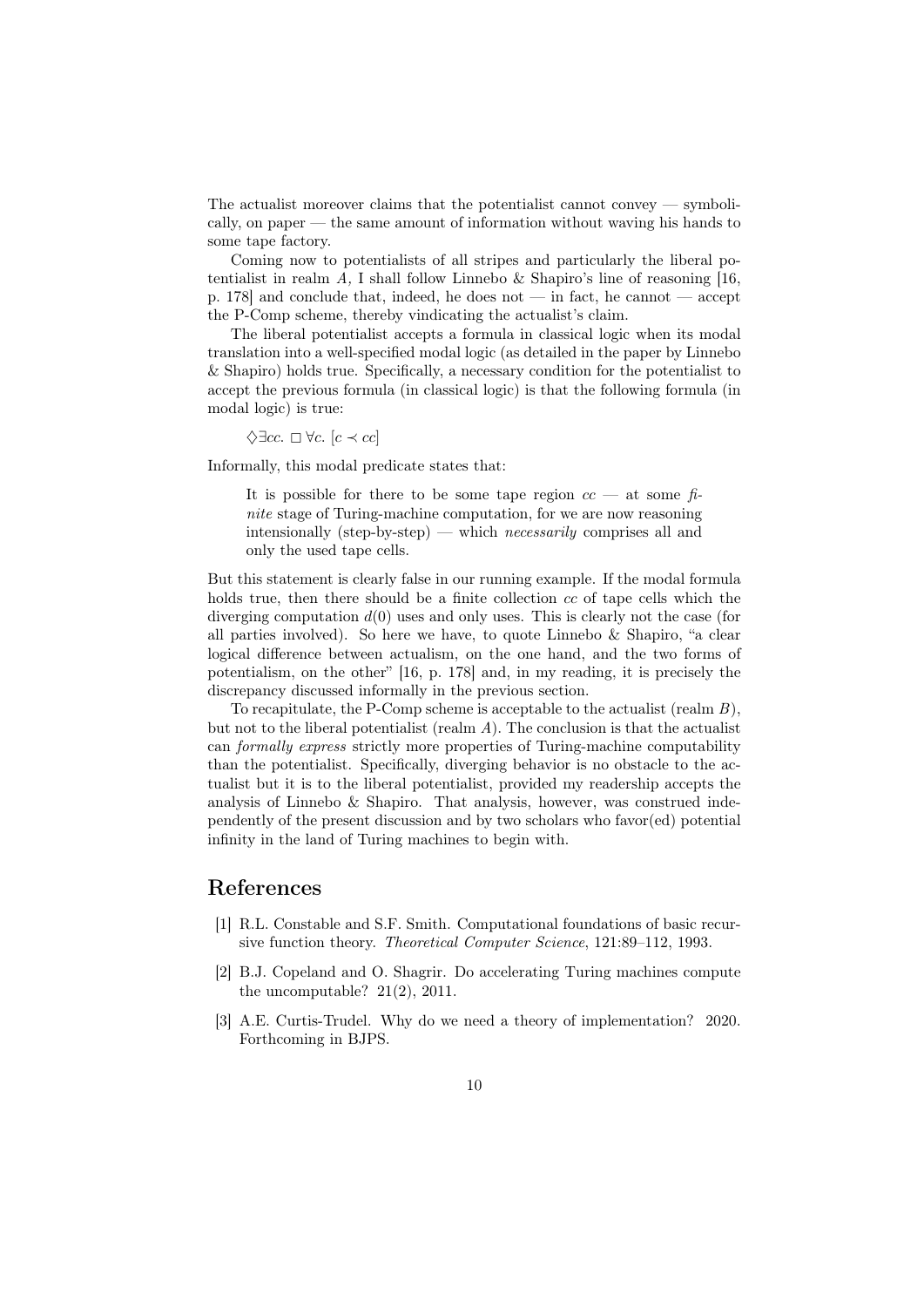- [4] M. Davis. *Computability and Unsolvability*. McGraw-Hill, New York, USA, 1958.
- [5] E.G. Daylight. Turing Tales. Lonely Scholar, 2016.
- [6] E.G. Daylight. Addressing the Question "What is a Program Text?" via Turing Scholarship. 43(4):87–91, 2021.
- [7] E.G. Daylight. The Halting Problem and Security's Language-Theoretic Approach: Praise and Criticism from a Technical Historian. Computability, 10(2):141–158, 2021.
- [8] J. Floyd. Wittgenstein's Diagonal Argument: A Variation on Cantor and Turing. In P. Dybjer, S. Lindström, E. Palmgren, and B.G. Sundholm, editors, Epistemology versus Ontology, pages 25–44. Springer, 2012.
- [9] J. Floyd. Turing on "Common Sense": Cambridge Resonances. In J. Floyd and A. Bokulich, editors, *Philosophical Explorations of the Legacy of Alan* Turing, pages 103–149. Springer, 2017.
- [10] J. Floyd. Wittgenstein's Philosophy of Mathematics. Cambridge University Press, 2021.
- [11] G Gherardi. Alan Turing and the Foundations of Computable Analysis. The Bulletin of Symbolic Logic, 17(3):394–430, September 2011.
- [12] D. Harel. The Science of Computing: Exploring the Nature and Power of Algorithms. Addison-Wesley, 1987, 1989.
- [13] P. Henry. Mathematical Machines. In H. Haken, A. Karlqvist, and U. Svedin, editors, The Machine as Metaphor and Tool. Springer-Verlag, 1993.
- [14] J.E. Hopcroft and J.D. Ullman. Introduction to Automata Theory, Languages, and Computation. Addison-Wesley, 1979.
- [15] S.C. Kleene. *Mathematical Logic*. John Wiley and Sons, Inc., 1967.
- [16] Ø. Linnebo and S. Shapiro. Actual and Potential Infinity. Noûs, 53(1):160– 191, 2019.
- [17] M. Minsky. Computation: Finite and Infinite Machines. Prentice-Hall, Inc, 1967.
- [18] R. Monk. Russell. In R. Monk and F. Raphael, editors, The Great Philosophers: From Socrates to Turing, pages 307–348. Phoenix, 2000.
- [19] C.A. Petri. Communication with automata. Technical report, Griffiss Air Force Base, New York, Technical Report RADC-TR-65-3777, Vol 1, Suppl. 1 (1966).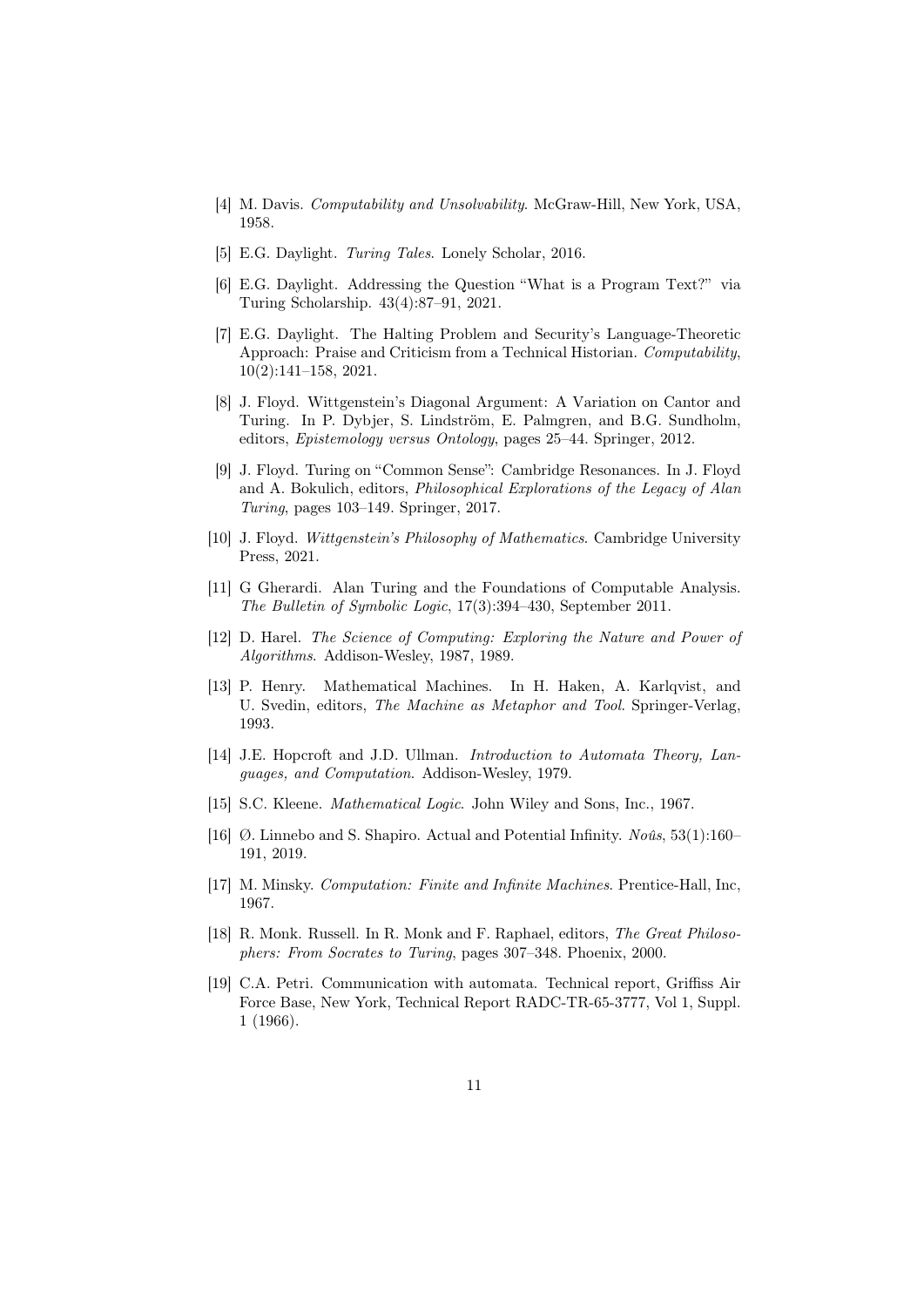- [20] G. Piccinini. Physical Computation: A Mechanistic Account. Oxford University Press, 2015.
- [21] M. Rescorla. A theory of computational implementation. Synthese, 191:1277–1307, 2014.
- [22] K. Schmidt. Dispelling the Mythology of Computational Artifacts. In K. Schmidt, editor, Cooperative Work and Coordinative Practices, pages 391–413. Springer-Verlag, London/New York, 2011.
- [23] S. Shanker. Wittgenstein's remarks on the foundations of AI. Routledge, 1998.
- [24] A.M. Turing. On computable numbers, with an application to the Entscheidungsproblem. Proceedings of the London Mathematical Society, 2nd series 42:230–265, 1936.
- [25] A.M. Turing. On computable numbers, with an application to the Entscheidungsproblem. A correction. Proceedings of the London Mathematical Society, 2nd series, 43, 1937.
- [26] J. Woodward. Mechanistic explanation: Its scope and limits. Proceedings of the Aristotelian Society, Supplementary Volumes, 87:39–65, 2013.
- [27] A. A. Zenkin. Logic of Actual Infinity and G. Cantor's Diagonal Proof of the Uncountability of the Continuum. Review of Modern Logic, 9(3-4):27  $-82, 2004.$

# A What is a Turing Machine?

The philosophy of computing is a flourishing research field. In a recent survey article, entitled: "Why do we need a theory of implementation?" [3], Curtis-Trudel provides conceptual diversity with regard to the question: 'What is a Turing machine?' For example, he sketches contrasting positions formulated by Piccinini, Copeland & Shagrir, and Rescorla. Piccinini is quoted as follows:

The tape [of the Turing machine] and processing device are explicitly defined as spatiotemporal components. [20, p. 119-120]

One school of thought indeed takes a Turing machine to be spatiotemporal (irrespective of Piccinini's own nuanced position on this topic). In this context, Curtis-Trudel aptly injects the "Turing-machine realism" [3, Sec. 6.1] of Copeland & Shagrir into his narrative. These two authors described (but did not per se advocate) an "extra ontological level .... with Turing machines 'having' causal features" [2, p. 234, my emphasis]. I mention in passing that I use the word 'causal' in compliance with Curtis-Trudel's "causal" and "causalmechanical" terminology; that is, with the understanding that the notion of 'cause' is more basic than 'mechanism,' cf. [26, p. 45].